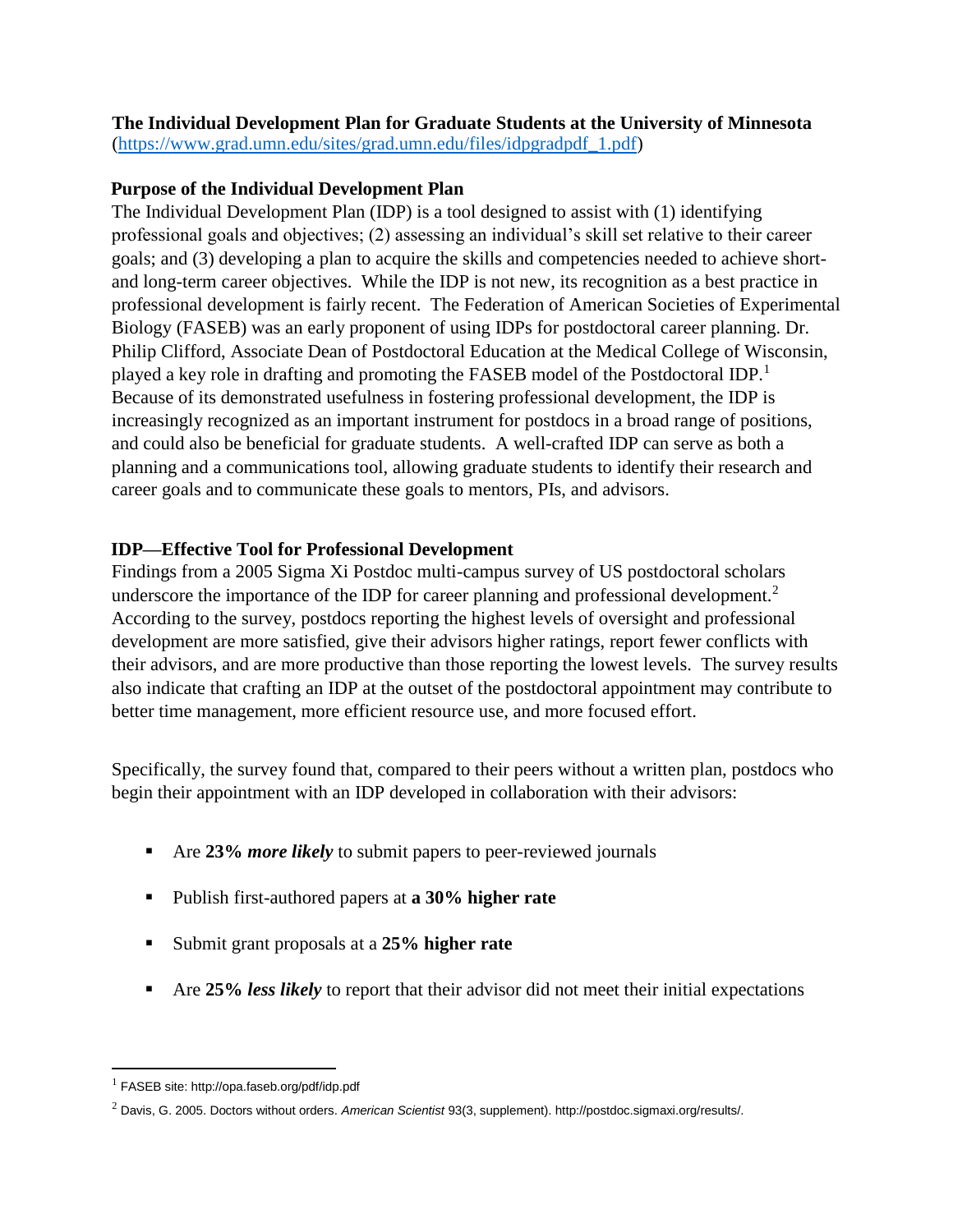By defining their career goals early on, graduate students are better able to identify and participate in professional development opportunities, such as teaching, exposure to nonacademic careers, and training in proposal writing and project management, targeted toward achieving their specific objectives. They are also better able to clarify their career goals and expectations with their advisor, mentor, and/or PI which in turn leads to better communication, better planning, and more successful outcomes.

## **Outline of the IDP Process**

The development, implementation, and revision of IDPs require a series of steps to be conducted by graduate students and their mentors. These steps are an interactive effort, and so both the student and the mentor must participate fully in the process.<sup>3</sup>

| <b>Basic Steps</b> | For Graduate Students                          | For Mentors                |  |
|--------------------|------------------------------------------------|----------------------------|--|
| Step 1             | Conduct self-assessment                        |                            |  |
| Step 2             | Write an IDP. Share IDP with mentor and revise | Review IDP and help revise |  |
| Step 3             | Implement the plan. Revise IDP as needed       | Establish regular progress |  |
|                    |                                                | review                     |  |
| Step 4             | Survey opportunities with mentor               | Discuss opportunities with |  |
|                    |                                                | student                    |  |

### Step 1: Conduct a self-assessment

The self-assessment will help you to gauge your skills, strengths and areas that need further development. Some of the skills and strengths that are relevant to career decisions in research include: technical abilities (breadth and depth of expertise), writing skills, oral communication skills, organizational ability, leadership, self-motivation, decision-making, creativity, work ethic, problem solving abilities, knowledge (depth and breadth), perseverance, and ability/desire to take risks. Take a realistic look at your current abilities. This is a critical part of career planning. Involve your mentors, faculty, colleagues, family and friends in the assessment process by asking them to identify your strengths and the areas you need to develop.<sup>4</sup>

Here are some questions to initiate the self-assessment process. These questions are not intended to be comprehensive, but can serve as a tool for you and your mentor to identify your career goals and competencies required to reach your goals.

 $\overline{\phantom{a}}$ 

<sup>3</sup> FASEB site: http://opa.faseb.org/pdf/idp.pdf

<sup>4</sup> Annual Self Assessment for Postdoctoral Fellows, University of North Carolina Chapel Hill, Office of Postdoctoral Services http://postdocs.unc.edu/postdoc\_self\_assessment\_form.doc <sup>5</sup> Ibid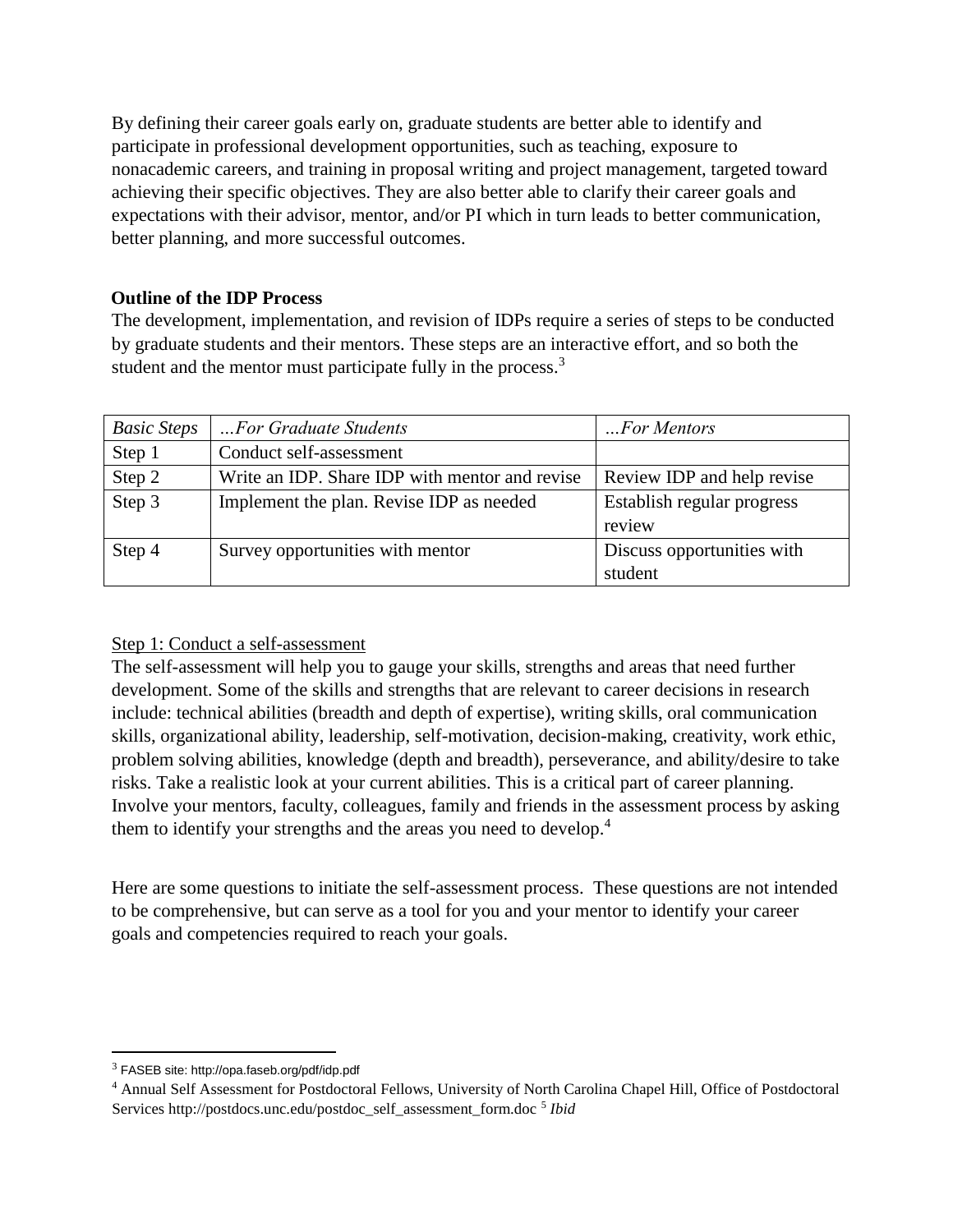| Career Goals | What are your short-term career goals? How will you achieve these goals within                                                                                                                                                                                   |
|--------------|------------------------------------------------------------------------------------------------------------------------------------------------------------------------------------------------------------------------------------------------------------------|
|              | the next two to five years?                                                                                                                                                                                                                                      |
|              | What are your long-term career goals? How will you achieve these goals within<br>the next 10 to 15 years?                                                                                                                                                        |
|              | What did you do last year to help develop contacts relevant to your short-term or<br>long-term goals? Did you have opportunities to network with individuals from<br>institutions or companies you feel may be a good fit for your future career<br>aspirations? |

What percentage of your time have you spent in the past year on the following components of the graduate experience? How much time would you need to spend this year?

Coursework Research Dissertation writing Grant writing Attending research-related meetings or seminars Background reading Presenting at conferences or professional meetings Writing for publication Course development ( for instructors/TA) Teaching Job search process such as CV/résumé building and formatting, interviewing, etc. Student advising Attending career development workshops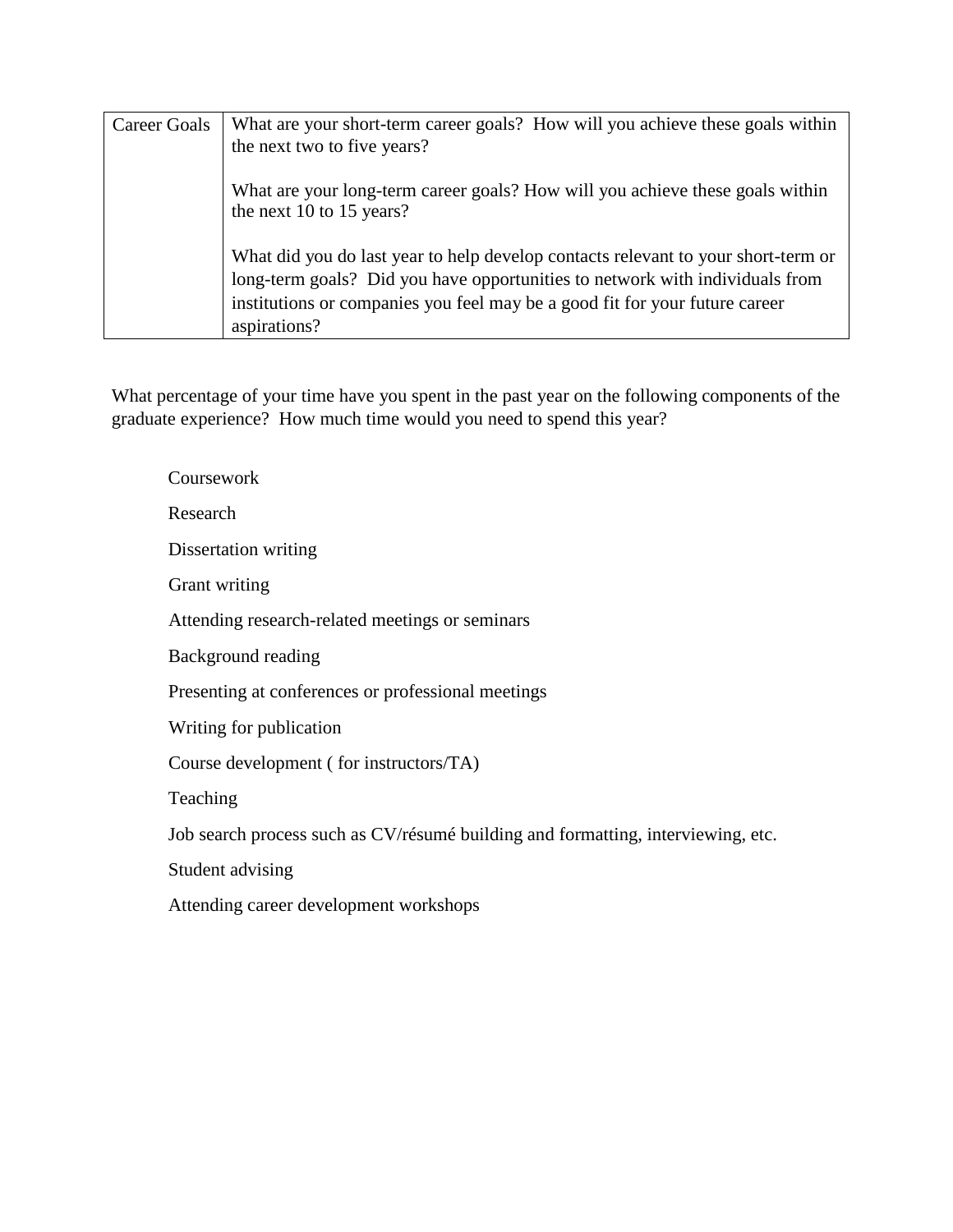# Scholarly Competencies

| Research                | What research theories or questions have you developed in the past year? How<br>can you continue to build on those theories or questions? Are there other<br>related theories or questions to develop?                                                                                                                                                      |
|-------------------------|-------------------------------------------------------------------------------------------------------------------------------------------------------------------------------------------------------------------------------------------------------------------------------------------------------------------------------------------------------------|
|                         | What research-related skills have you acquired? What feedback have you<br>received on your research skills? What further skills do you need to acquire to<br>be successful with your research and future career? How will you gain<br>exposure to these skills and evaluate your competency?                                                                |
|                         | What research collaborations (intradisiciplinary or interdisciplinary) have you<br>established? Are they successful and beneficial to your scholarly or scientific<br>work? If so, how can you continue to build on those successes for the coming<br>year? If they have not been successful, how can you improve on your<br>collaborative research skills? |
|                         | How much time do you spend on experiments or projects that did not work?<br>Are you continuing to solve problems with the experiments or projects, or<br>could there be more important work to consider for this year? If so, how will<br>you identify such experiments or projects?                                                                        |
|                         | What research-related seminars did you attend? Were they beneficial to your<br>work? What seminars do you need to attend this year?                                                                                                                                                                                                                         |
| Dissertation<br>Writing | How much time have you spent narrowing the scope of your dissertation topic<br>or drafting parts of the dissertation?                                                                                                                                                                                                                                       |
|                         | Have you developed a schedule this year to meet with your advisor regarding<br>the dissertation? If you are just beginning your graduate program, are you<br>familiar with your department's process to move students from the coursework<br>to the dissertation defense? If not, who can you ask?                                                          |
|                         | Do you have a writing support group or resources where you can get feedback<br>on your work? If not, how can you join a group?                                                                                                                                                                                                                              |
|                         | How productive were you last year with writing the dissertation? What are<br>your writing strengths and areas needing improvement? How would you seek<br>assistance?                                                                                                                                                                                        |
| Teaching                | Did you do any teaching in the past year (courses, seminars, laboratories)?<br>Would you like additional opportunities to teach? How will you find these<br>teaching opportunities?                                                                                                                                                                         |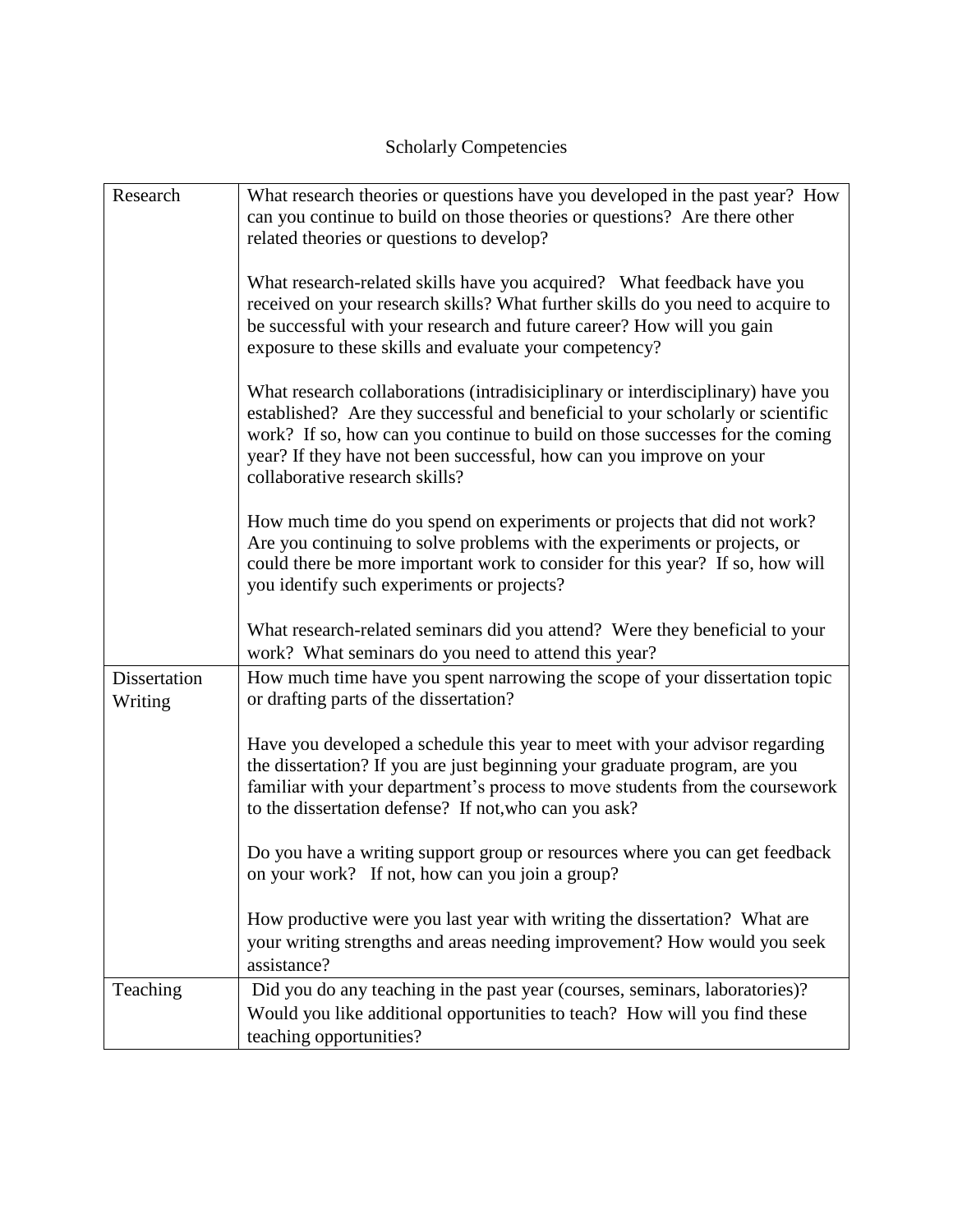| Teaching                   | Did you do any teaching in the past year (courses, seminars, laboratories)?<br>Would you like additional opportunities to teach? How will you find these<br>teaching opportunities?                                                                                                                                                                                              |
|----------------------------|----------------------------------------------------------------------------------------------------------------------------------------------------------------------------------------------------------------------------------------------------------------------------------------------------------------------------------------------------------------------------------|
|                            | What sorts of feedback, formal or informal, have you received on your course<br>content, syllabi, pedagogy, consideration of diverse learners and overall<br>teaching abilities? In which areas do you need to improve? How will you<br>improve your teaching and what resources are available?                                                                                  |
| Papers and<br>Publications | What papers did you author or co-author in the past year? Were any of the<br>papers submitted for publication? If not, could any of those be submitted for<br>publication this year, or do you need to write different papers? How will you<br>identify potential publishing venues?<br>What types of feedback, formal or informal, have you received on your writing<br>skills? |
|                            | What specific areas of writing do you need to improve?<br>$\mathbf{1}$ $\mathbf{R}$ $\mathbf{1}$                                                                                                                                                                                                                                                                                 |

| Presentations | What presentations (lab meetings, journal clubs, seminars, scientific meetings                                                                                                                                                     |  |  |  |  |
|---------------|------------------------------------------------------------------------------------------------------------------------------------------------------------------------------------------------------------------------------------|--|--|--|--|
|               | or professional conferences) did you make in the past year? What sorts of<br>feedback did you receive on the content of you presentation and your<br>presentation skills? Are there specific presentation skills you would like to |  |  |  |  |
|               |                                                                                                                                                                                                                                    |  |  |  |  |
|               |                                                                                                                                                                                                                                    |  |  |  |  |
|               | improve? How will you do so and what are your resources? What                                                                                                                                                                      |  |  |  |  |
|               | presentations would you need to make this year?                                                                                                                                                                                    |  |  |  |  |
| Fellowships   | What fellowship or grant proposals did you write? Were they funded? If yes,                                                                                                                                                        |  |  |  |  |
| and Grants    | how will you assure that you make progress on these projects this year? If the                                                                                                                                                     |  |  |  |  |
|               | proposal was not funded, what can you do to improve the application for future<br>submission?                                                                                                                                      |  |  |  |  |
|               |                                                                                                                                                                                                                                    |  |  |  |  |
|               | What feedback have you received on your grant writing skills? Are there                                                                                                                                                            |  |  |  |  |
|               | specific areas you need to develop to attract potential funders? How will you                                                                                                                                                      |  |  |  |  |
|               | improve your skills and what resources are available?                                                                                                                                                                              |  |  |  |  |
|               | What grants do you need to write this year?                                                                                                                                                                                        |  |  |  |  |
| <b>Budget</b> | How much experience do you have with budget management? Do you need to                                                                                                                                                             |  |  |  |  |
| Management    | gain more experience managing a research or project budget? How will you<br>accomplish this?                                                                                                                                       |  |  |  |  |
| Leadership    | What leadership experiences have you had that allowed you to identify                                                                                                                                                              |  |  |  |  |
|               | objectives, implement plans and acquire decision making skills?                                                                                                                                                                    |  |  |  |  |
|               | What positions (within and outside the University) can you pursue this year to                                                                                                                                                     |  |  |  |  |
|               | enhance your leadership skills?                                                                                                                                                                                                    |  |  |  |  |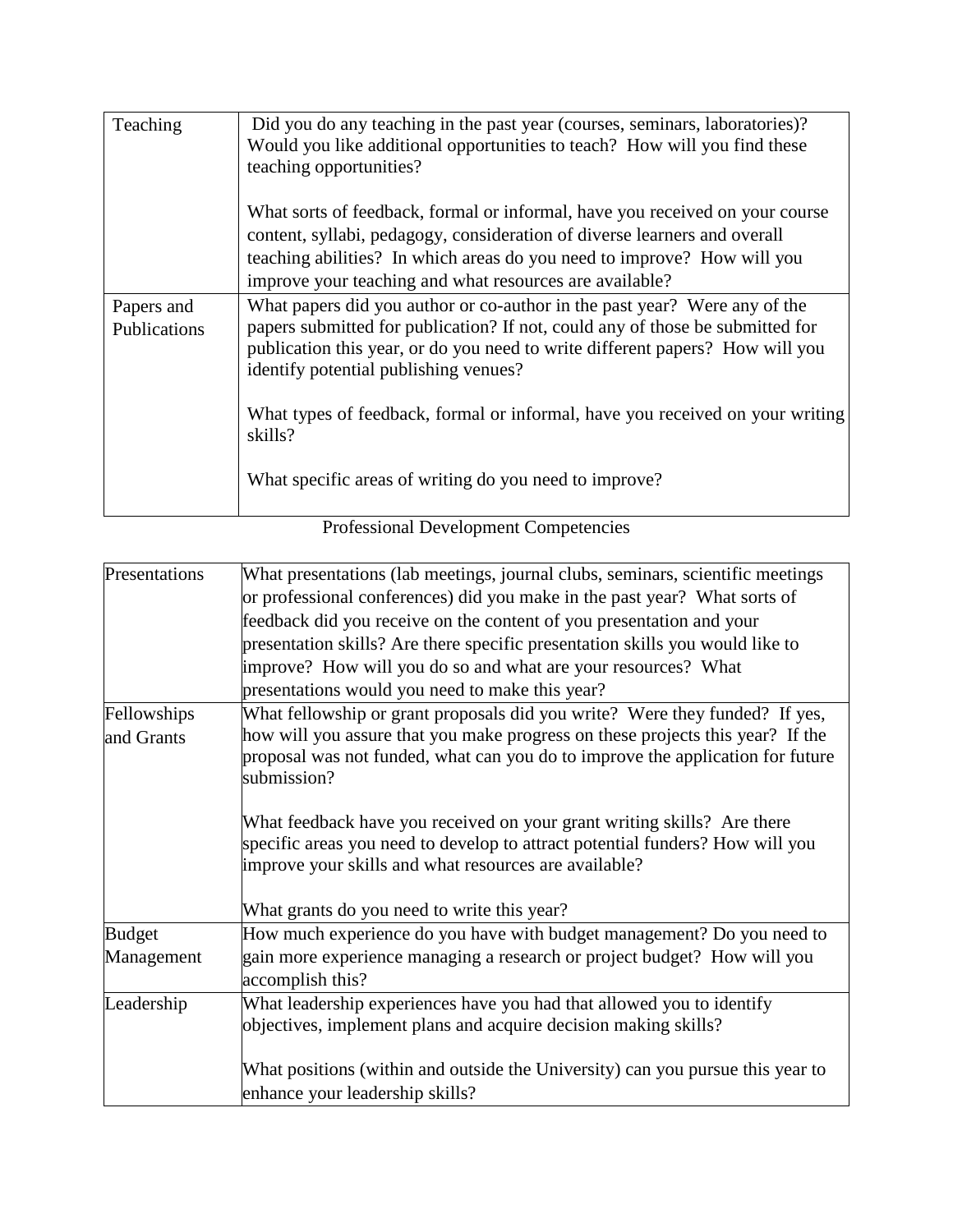| Conflict   | What opportunities have you had to develop skills related to conflict                                                                                                                                                                                                               |  |  |  |  |
|------------|-------------------------------------------------------------------------------------------------------------------------------------------------------------------------------------------------------------------------------------------------------------------------------------|--|--|--|--|
| Management | management? Such skills might include the ability to understand:                                                                                                                                                                                                                    |  |  |  |  |
|            | psychological, physiological and behavioral aspects of conflict<br>cross-cultural considerations in dealing with conflict<br>prevalent conflict management styles and strategies                                                                                                    |  |  |  |  |
|            | positive opportunities that can be presented by conflict<br>differences between the roles, responsibilities, process and expected<br>$\bullet$<br>outcomes of mediation, arbitration and negotiation<br>differences between compromise, cooperation, collaboration and<br>$\bullet$ |  |  |  |  |
|            | consensus building <sup>5</sup>                                                                                                                                                                                                                                                     |  |  |  |  |

Competencies for the Job-search Process

Below is a list of suggested professional development competencies related to the job search process that could be developed to increase the chances of securing a job offer of your choice in a timely manner. Take time to identify areas you need to improve and the resources available within and outside of the University.

CV/résumé building and formatting

Formatting for the appropriate audience (e.g. teaching versus research university)

Including information pertinent to the job description and qualifications

Using a consistent, well-organized format that is easy to read and professional

Job Interviews

Preparing and researching for the interview

Understanding different types of interviews for industry and academia

Recognizing and effectively responding to different forms of questions such as ` theoretical, leading and behavioral

Properly communicating essential qualities such as clear communication skills, enthusiasm, leadership experience, teamwork oriented, decision-making abilities, organizational skills and maturity

Gaining experience with mock interviews that provide in-depth feedback

l

<sup>5</sup> http://www.campus-adr.org/CMHER/Newsletter.html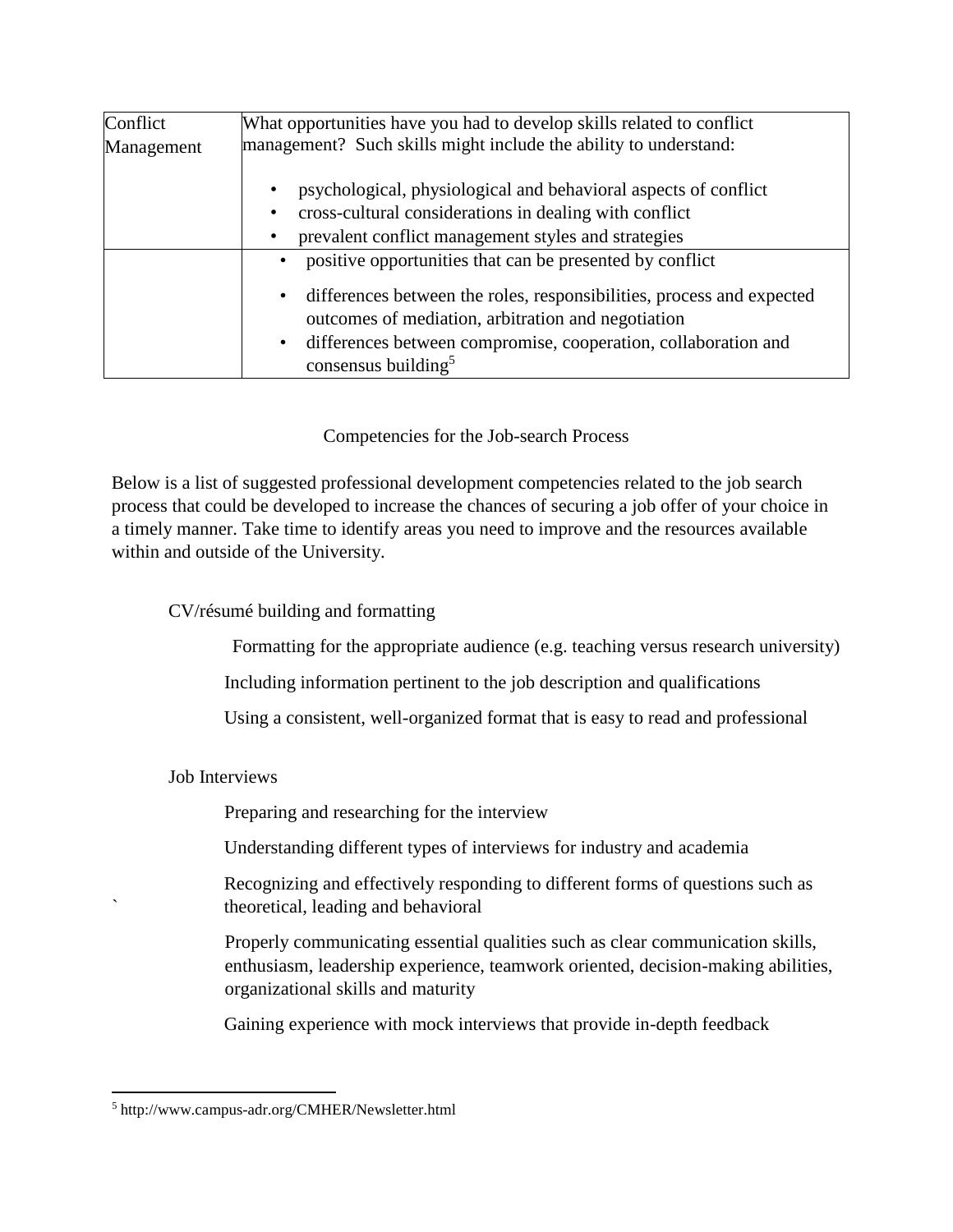Developing interviewing techniques such as SAR (situation, action, result) Handling difficult questions with poise and purpose Identifying common cultural barriers to the job search Developing questions for the interviewer Maintaining appropriate contact after the interview

#### Informational Interviews

Tailoring the interview to your personality preferences

Establishing contact with an individual from the company or institution of interest

Formulating effective interview questions

Maintaining appropriate contact after the interview

#### Networking

Identifying opportunities to meet with individuals who may be interested in your research and professional experiences

Communicating your scholarly, research and career interests to individuals in academic and professional communities who may be aware of employment opportunities that match your specific experience and skills.

#### Job-talk

Tailoring the content for institutional or organizational fit

Clearly communicating your research or scholarly agenda

Engaging the audience in your presentation

Addressing questions clearly and effectively

#### Cover Letter

Reflecting a clear understanding of the organization or institution's mission and structure

Clearly stating an interest in the position and your qualifications to fulfill the position

Highlighting research and/or teaching interests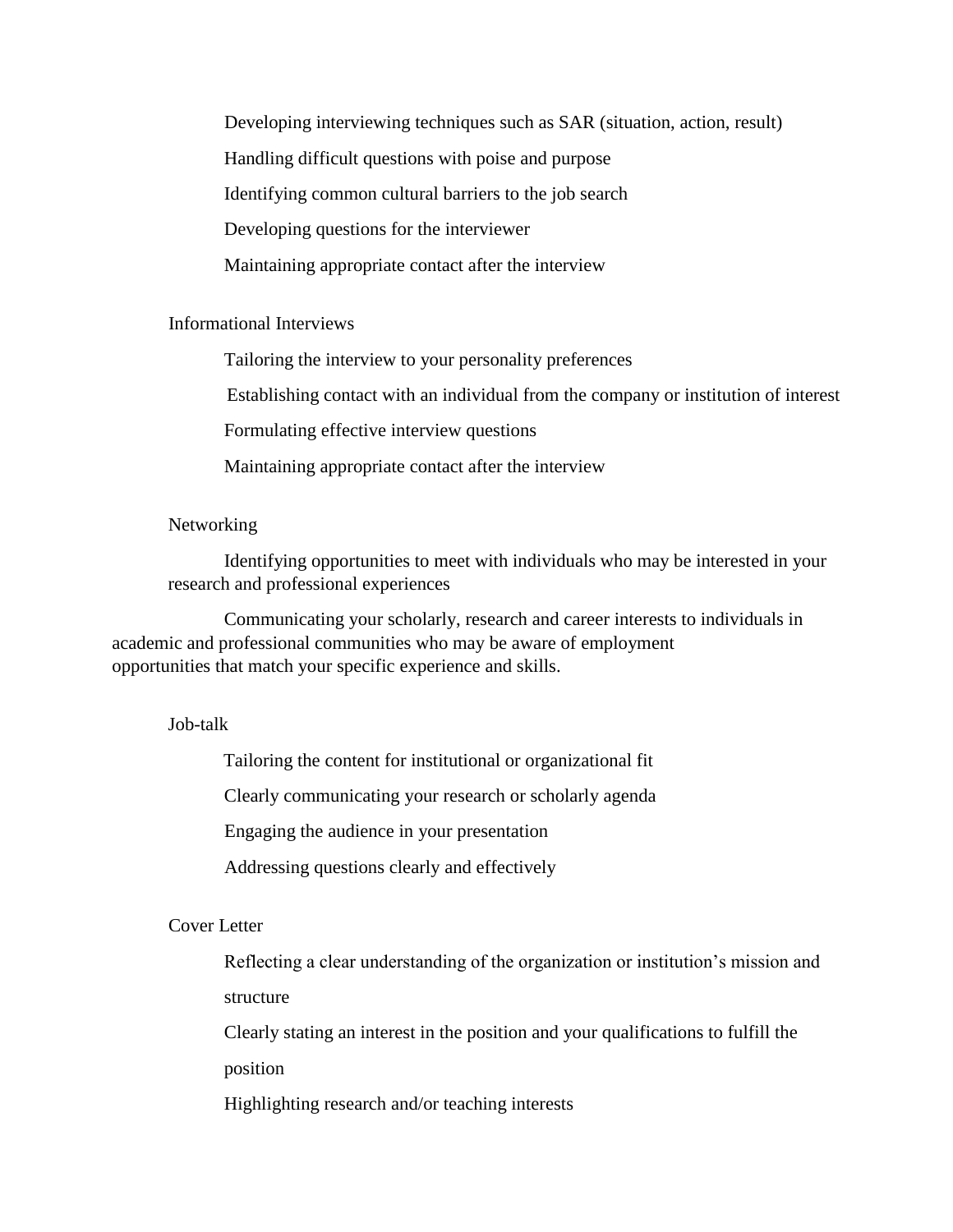Detailing the required competencies for the position mentioned in the CV or résumé

Teaching Portfolio

Teaching philosophy Course syllabus Lesson plans In-class and out-of class activities Assessment methods

Emerging Areas of Competencies: Collaborative Leadership

Regardless of your chosen career path, at some point you will likely find yourself engaged in a collaborative endeavor, such as co-teaching, collaborative research, or working on a team project. Working in teams often requires the ability to translate discipline-based concepts, methods and practices in ways that experts from other fields will find understandable. Effective collaborative leadership also requires considerable attention to group dynamics, the professional development of team members, negotiating the division of labor and credit, as well as managing conflict. Although there are specific skills and competencies required to effectively engage in collaborative and interdisciplinary activity, such as building trust and creating clarity, these are not routinely taught within the academic and professional curriculum. The Graduate School, in collaboration with the Office of the Provost and the Office of Human Resources, is working to develop a collaborative leadership development series that will help individuals to assess their collaborative leadership competencies and skills, and to identify areas in which they can enhance those skills (see http://www.grad.umn.edu/oii/about/initiatives/leadership/).

Rather than simply identifying the gaps in your skills and competencies, we encourage you to assess your collaborative leadership skills by reflecting on the unique traits you possess. These may be strengths that are not yet valued by your field(s) of study, but which have the potential to transform thinking and learning in your disciplinary area. It is also useful to keep in mind that the skills and competencies that are most useful for professional and career development are not a fixed set, but rather continuously change based on your experiences and your goals.

### Step 2. Write an IDP

The IDP maps out the general path you want to take and helps match skills and strengths to your career choices. It is a changing document, since needs, skill levels and goals will almost certainly evolve over time for graduate students. The aim is to build upon current strengths and skills by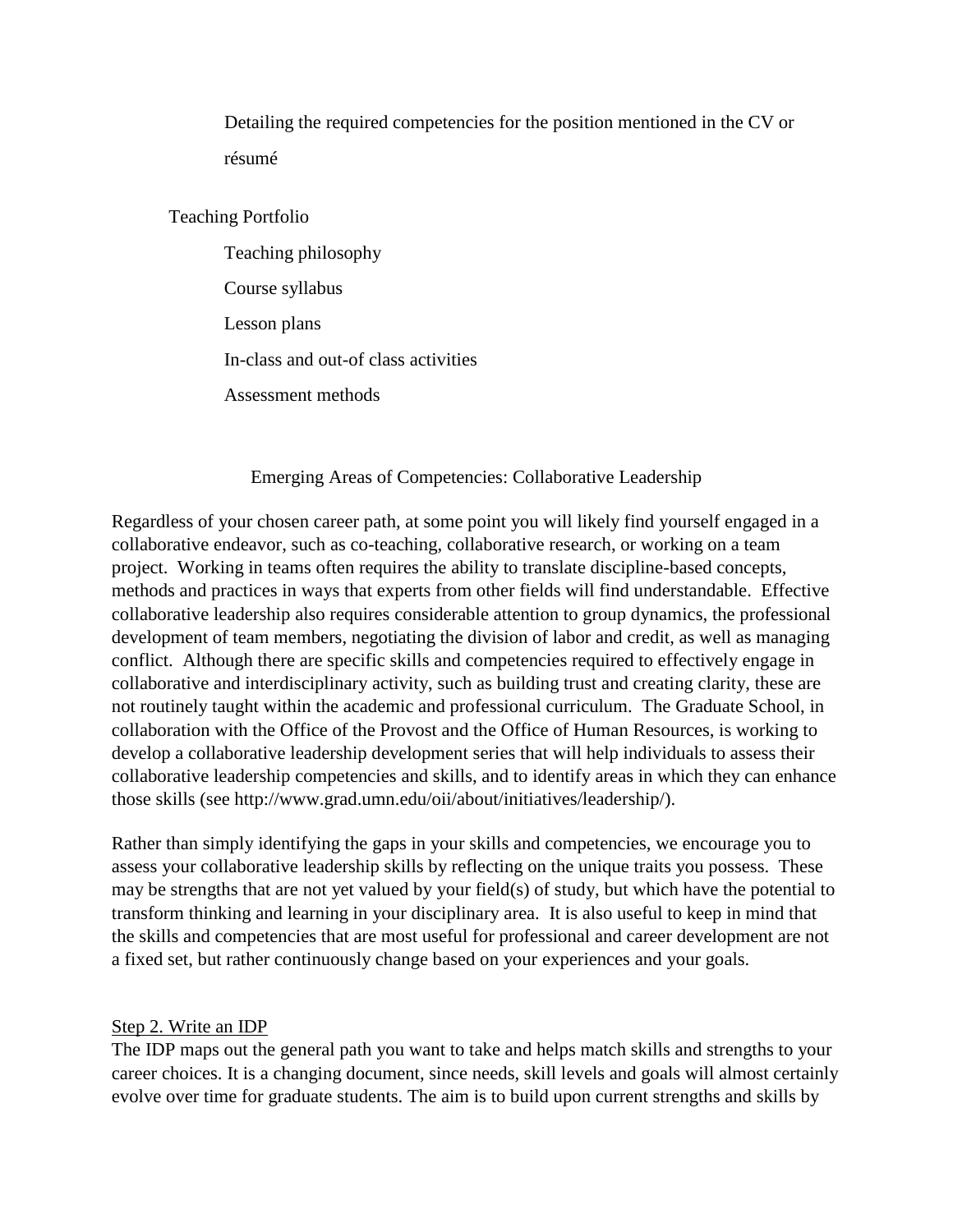identifying areas for development and providing a way to address these. You should discuss your draft IDP with your mentor. Agree on a development plan that will allow you to be productive in the laboratory and adequately prepare you for your chosen career. The specific objectives of a typical IDP are to:

- Identify specific skills and strengths that you need to develop (based on discussions with your mentor). Mentors should provide honest feedback - both positive and negative - to help you set realistic goals.
- Identify a research project and necessary level of commitment to match your abilities and career goals.
- Define the approaches to attain the research goals you have chosen and obtain the specific skills and strengths (e.g., courses, technical skills, teaching, supervision) you need to acquire and/or build upon.
- Define milestones and anticipated time frames for goal acquisition.

### Step 3. Implement the Plan.

The plan is just the beginning of the career development process and serves as the road map. To attain your goals, you must implement and assess the plan.

- Put your plan into action.
- Revise and modify the plan as necessary. The plan is not cast in concrete; it will need to be modified as circumstances and goals change. The challenge of implementation is to remain flexible and open to change.
- Review the plan with your mentor regularly to assess progress, expectations and changing goals. Revise the plan on the basis of these discussions.

Step 4. Survey Potential Career Paths.

- Identify career opportunities and target those that interest you for further exploration.
- With your mentor, assess how your current skills and abilities match the competencies required of your chosen career(s).
- As necessary, revise your IDP to prioritize your developmental areas and discuss with your mentor any skills or strengths you need to further develop before successfully transitioning.

| Areas to      | Goals:       | Goals: | <b>Overall</b>    | <b>Steps and</b> | <b>Resources</b> | <b>Outcomes</b> |
|---------------|--------------|--------|-------------------|------------------|------------------|-----------------|
| develop       | $long-$      | short— | <b>Strategies</b> | <b>Timeline</b>  | available        | (What will      |
| (Assess your  | term         | term   | for               | for              | (Human or        | you have        |
| scholarly and | (What will   | (What  | <b>Reaching</b>   | completion       | electronic)      | accomplished    |
| professional  | you do to    | could  | Goals             | of goals         |                  | to indicate     |
| competencies. | improve in   | you do |                   | (What            |                  | that<br>you     |
| What do you   | the areas    | this   |                   | steps will       |                  | have            |
| need to       | you have     | year?) |                   | you take         |                  | reached         |
| develop?      | identified?) |        |                   | to               |                  | your goals?     |
|               |              |        |                   | accomplish       |                  |                 |

### **Individual Development Plan Template**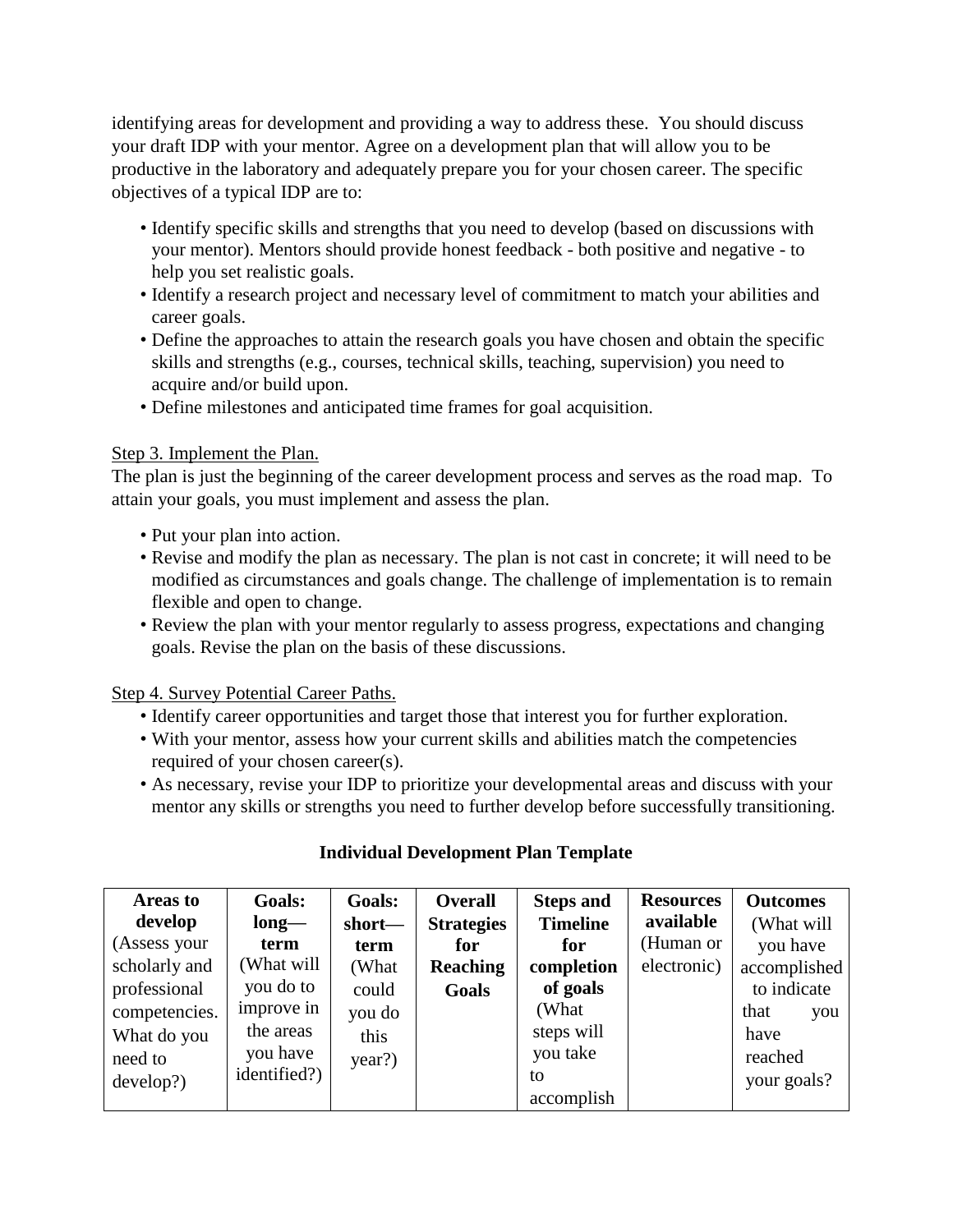|  |  | your goals<br>and by<br>when? |  |
|--|--|-------------------------------|--|
|  |  |                               |  |
|  |  |                               |  |
|  |  |                               |  |
|  |  |                               |  |

### **Institutional Fit—Reflection on Values / As a Narrative Prompt<sup>6</sup>** *Reflection*:

As part of the picture of your ideal job, you will want to think about what's important to you in life—values, principles, what you're willing to stand up for, and what you care about. To help spark more of that thinking, make use of the following questions and record your responses for looking at "later on."

- What values do you hold most important?
- What is the goal you most want to work toward?
- Who are your heroes and heroines?

l

- What principles are you willing to stand up for?
- What do you think the purpose of your life is? What do you most want to accomplish?
- What in life do you think is worth making sacrifices for?
- What kinds of sacrifices are you willing/ not willing to make?

### **Values and Work**

Look at your responses to the values prompts completed earlier. Chose from those factors that seem to you particularly important in your future work. Discuss these with peers/mentors/people in your life and make note of the ideas that emerge.

### **Working Conditions**

In what kind of place and under what conditions will you do your best work? Think both in terms of physical space and also the kind of work you'll be doing. Discuss the following and note your responses.

• What's your favorite kind of work? Do you prefer working with data, people, or ideas and in what combination?

<sup>6</sup> Developed by Bill Rozaitis and Ilene Alexander, University of Minnesota Center for Teaching and Learning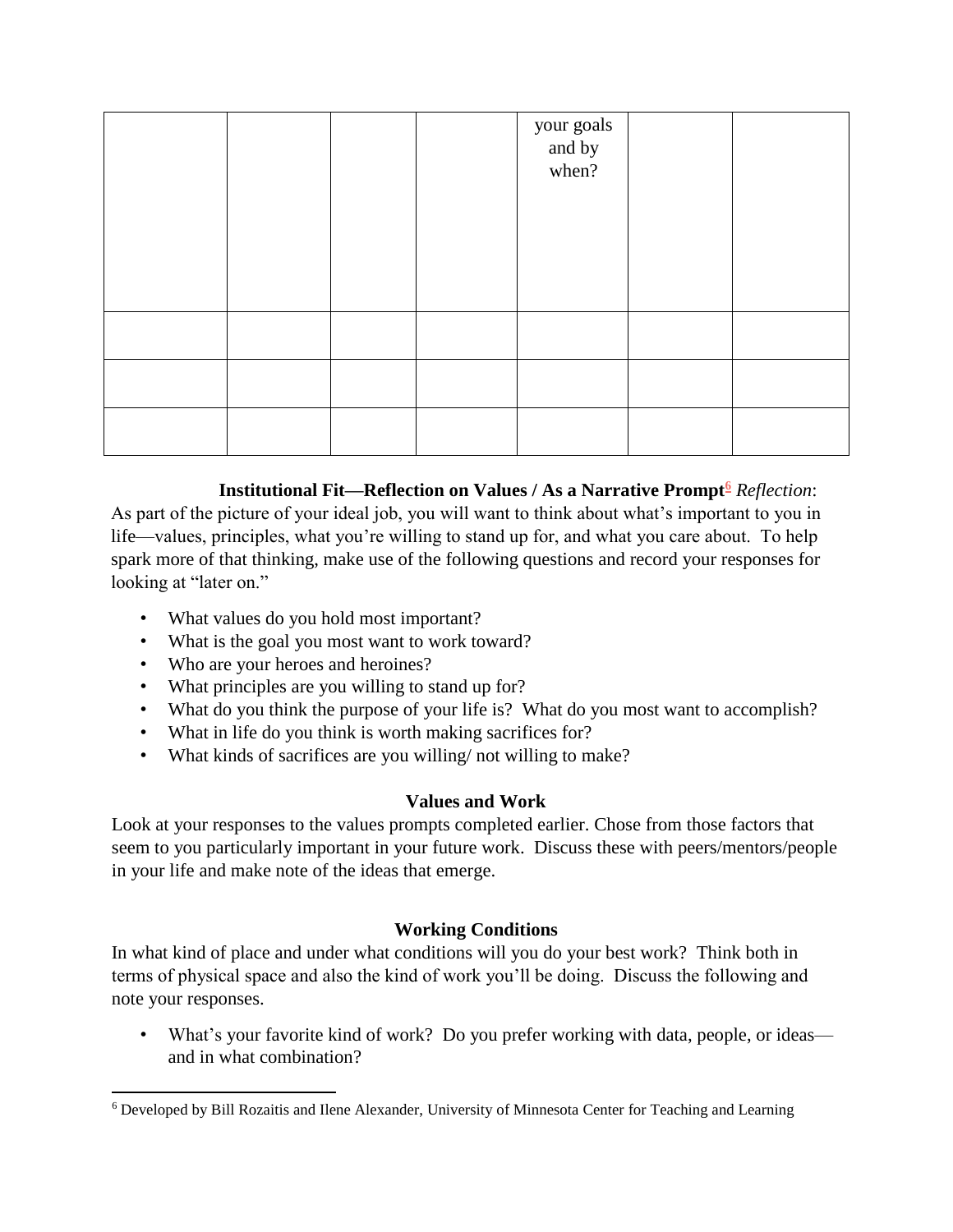- What kind of physical space do you thrive in? Do you need privacy, noise, do you like to be outdoors? Do you prefer to work alone or with others?
- How much autonomy do you need? Do you like to be supervised or to supervise others?
- What kind of financial and material resources do you need to do your ideal job?

#### **Rewards at Work**

Rewards are a particularly important part of any job. Consider what kinds of rewards your ideal job would give you and which are most important to you. Discuss and note your responses.

- Do you want a large salary or are other rewards more significant to you than money? What are those rewards?
- How important is tenure to you (if pursuing a faculty position)?
- How important is prestige and notoriety? Would you like to become an academic "star"?
- What do you consider the greatest rewards of teaching?
- What do you consider the greatest rewards of research and/or artistic and creative work?

#### **Balance**

Among the advantages of a professional career can be the variety of work it offers. Finding the right balance between various aspects of your job is a crucial part of identifying how you and a position "fit." Discuss the following and note your responses.

- What would be the best balance between aspects of the position/job duties as presented in the position description? Note what percentage of your time would be spent doing each.
- What is the best balance between time spent working and personal time? How many hours each week are you willing to devote to work?

### **Institutional Fit—Reflection on Values / As a Visual Prompt**

*Reflection*: At what type of institution would you like to teach or conduct your scholarly work? Note your responses in the table below. As with any reflection on institutional/position fit, brainstorm, talk with others, show what you've noted to people who know you well.

| <b>Personal Feature</b>                   | Institution and how it represents a<br>good fit |
|-------------------------------------------|-------------------------------------------------|
| Personality                               |                                                 |
| <b>Family Concerns (Personal Balance)</b> |                                                 |
| <b>Professional Goals</b>                 |                                                 |
| Values                                    |                                                 |
| <b>Teaching Considerations</b>            |                                                 |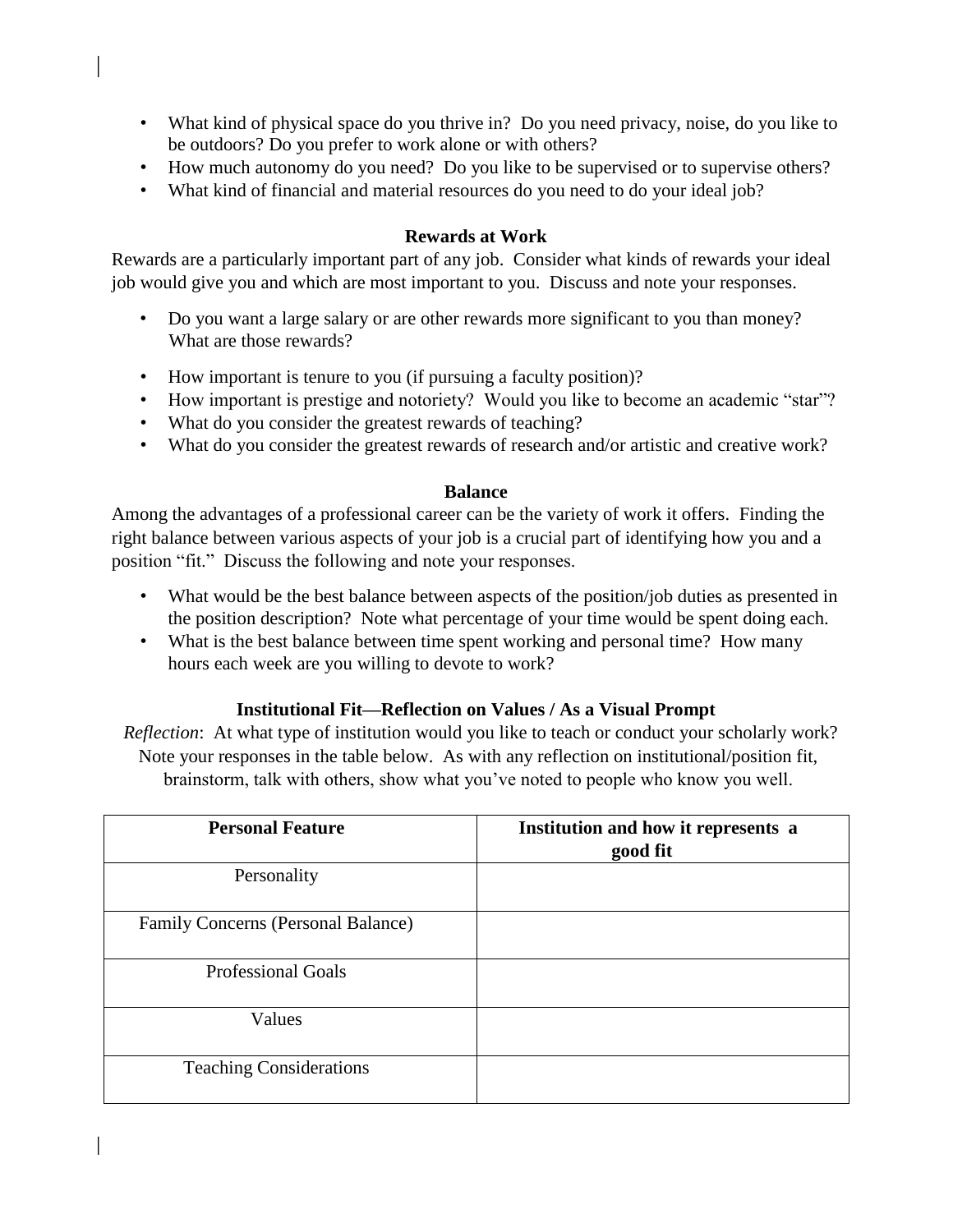### **"Fit" – Job, Qualifications, Documentation**

*Analysis*: Examine why you are suited to take on the position you've found given the context/setting/institution in which that position is located. As part of this process, fill in the table below.

| <b>My Qualifications and</b><br><b>Experience</b> | <b>Job Qualifications and</b><br><b>Duties</b> | How I Will Show a "Fit"<br>in Job Documents |
|---------------------------------------------------|------------------------------------------------|---------------------------------------------|
|                                                   |                                                |                                             |
|                                                   |                                                |                                             |
|                                                   |                                                |                                             |
|                                                   |                                                |                                             |

Bill Rozaitis and Ilene Alexander, University of Minnesota, Center for Teaching and Learning.

### **Resources at Other Institutions**

Federation of American Societies of Experimental Biology (FASEB) site: http://opa.faseb.org/pdf/idp.pdf

Powerpoint Guide, by Dr. Philip Clifford (Medical College Wisconsin):

http://www.the-aps.org/careers/careers1/Postdoc/Clifford.ppt

Case Western Reserve University (CWRU) IDP posted online:

http://www.cwru.edu/provost/gradstudies/docs/Postdoc%20IDP%20Form%20CURRENT.pdf

CWRU IDP on-line instructions

http://www.cwru.edu/provost/gradstudies/docs/IDP%20Instructions%20CURRENT.pdf